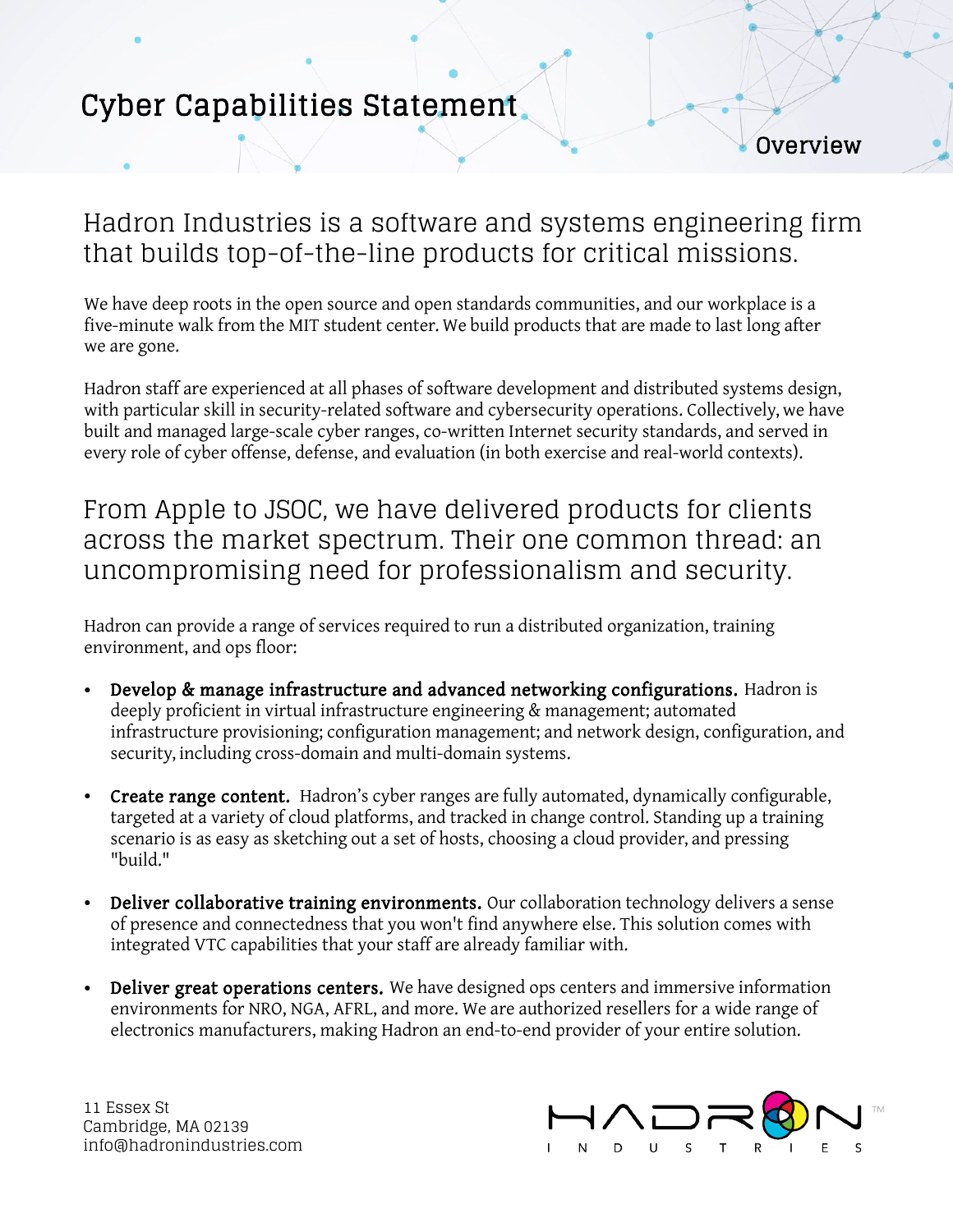# Cyber Capabilities Statement

Key Staff

### Our culture and skills are best illustrated by the backgrounds of our key staff.

Klee Dienes, Hadron's founder and president, is a former lead engineer at Apple. He was the initial manager of Apple's open source operating system, Darwin, and a founding member of the Debian GNU/Linux and the GDB technical steering committees. After nine years with Apple, he joined the National Guard and served a one-year tour as a MEDEVAC team leader in Iraq. He is currently a defensive cyberoperations officer in the Army National Guard.

Sam Hartman is Hadron's lead systems & security engineer. He has been building system security software for over 20 years. Prior to Hadron, Sam led his own security engineering firm for eight years, where he developed and deployed next-generation authentication systems for large institutional clients. For six years, he was the technical director of the MIT Kerberos Consortium, where he managed the world's dominant authentication protocol. He has also served as the director of the Internet Engineering Task Force's security area. In this role, he created and managed Internet security standards.

Matthew Burton was previously the Deputy and Acting Chief Information Officer of the Consumer Financial Protection Bureau, where he managed the creation and deployment of a 1500-user, sixfacility nationwide enterprise. He spent two years as a C4ISR analyst at the Defense Intelligence Agency, and has developed analysis and collaboration software for multiple Intelligence Community member agencies. All such products have been released under open source licenses.

Jeff LeBlanc has been developing software for immersive video experiences for over 10 years. He was the first employee of Potion Design, a New York-based design firm specializing in interactive information displays. In this role, he led the management of multiple high-visibility projects, including the Bell Labs Global Whiteboard, a touchscreen video wall for navigating over 100,000 Bell Labs research papers and patents; and the interactive Star Spangled Banner exhibit at the Smithsonian National Museum of American History.

11 Essex St Cambridge, MA 02139 info@hadronindustries.com